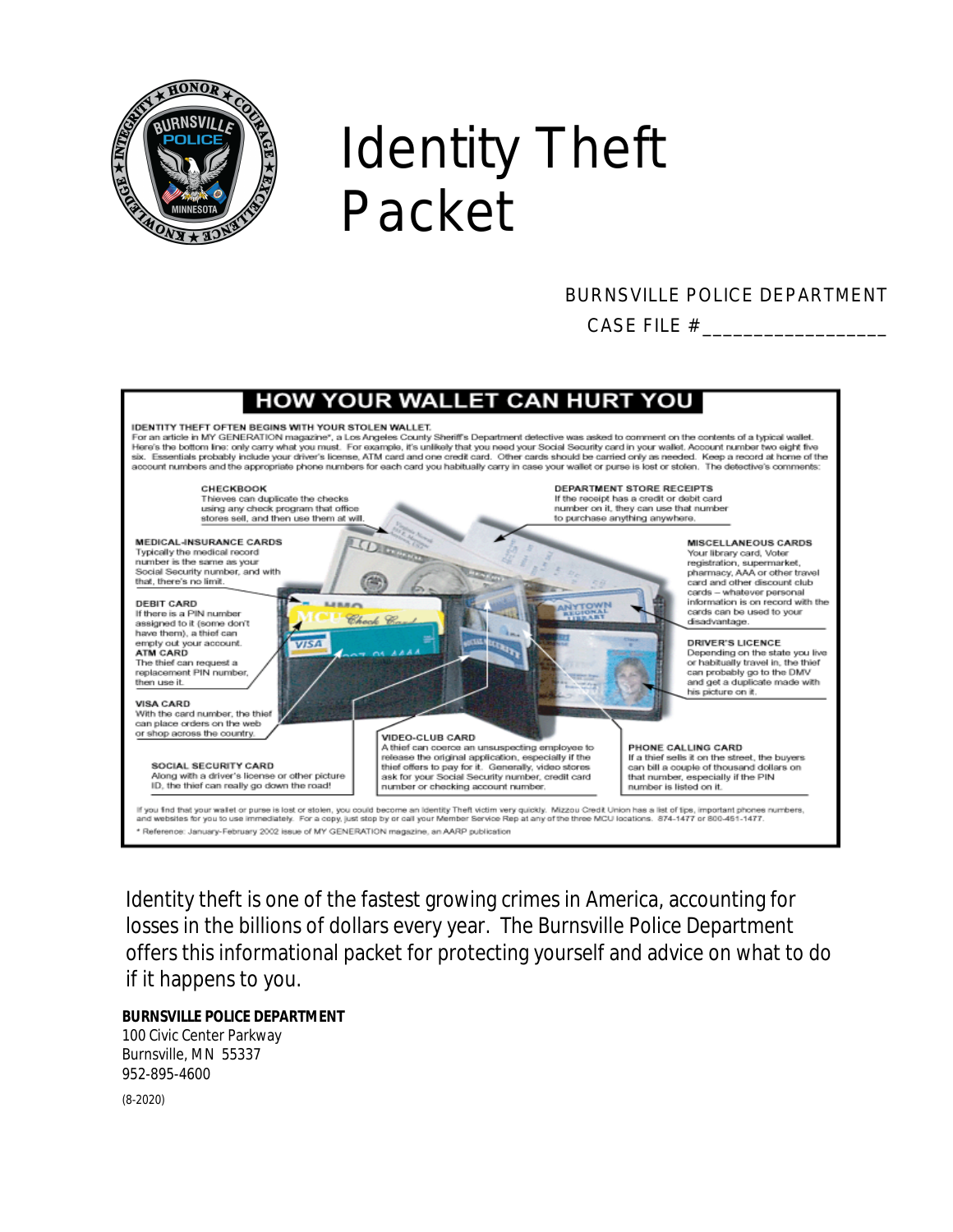

# Identity Theft: Answers to Victim's Questions

#### *What do I do if my credit cards get stolen?*

Contact your credit card company by calling the 1-800 number displayed on your bill and request to have your credit card cancelled. They will then send you a new card with a new account number. You may also go to the following websites:

[www.americanexpress.com](http://www.americanexpress.com) [www.discovercard.com](http://www.discovercard.com) [www.mastercard.com](http://www.mastercard.com) [www.usa.visa.com](http://www.usa.visa.com)

#### *What do I do if my checks or bank account information is stolen?*

Close your bank account. Open a new one with a new account number. Tell the bank you want to use a new password for access to your new account — do not use your mother's maiden name or the last four digits of your Social Security number. Report the stolen checks to the check verification companies that stores use. For more information on stolen checks, read *IDENTITY THEFT: WHAT TO DO WHEN IT HAPPENS TO YOU* at [www.privacyrights.org.](http://www.privacyrights.org)

#### *What do I do if my driver's license, learner's permit, or Motor Vehicle Department issued ID card is stolen?*

Immediately contact your local DMV office to report the theft. Ask them to put a "fraud alert" on your license. If the thief is using your license as ID, you may want to change your license number. Ask DMV for an appointment. Take a copy of the police report and copies of bills or other items supporting your claim of fraud. You will also need to prove your identity. Take current documents such as a passport, certification of citizenship or naturalization, or U.S. military photo ID. DMV will issue a new driver's license or ID card number when you meet all the requirements. For more information, read **IDENTITY THEFT: HAVE YOU BEEN A VICTIM OF IDENTITY THEFT? DMV CAN HELP** at <http://dmv.org/dmv/minnesota/identity theft>.

#### *What if my mail is stolen or my address is changed by the ID thief?*

Notify the Postal Inspector if you think the identity thief has stolen your mail or field a change of address request in your name. To find your nearest Postal Inspector, look in the white pages of the telephone book for the Post Office listing under United States Government, or go to the Postal Inspection Service's website at [www.usps.gov/websites/depart/inspect/.](http://www.usps.gov/websites/depart/inspect/)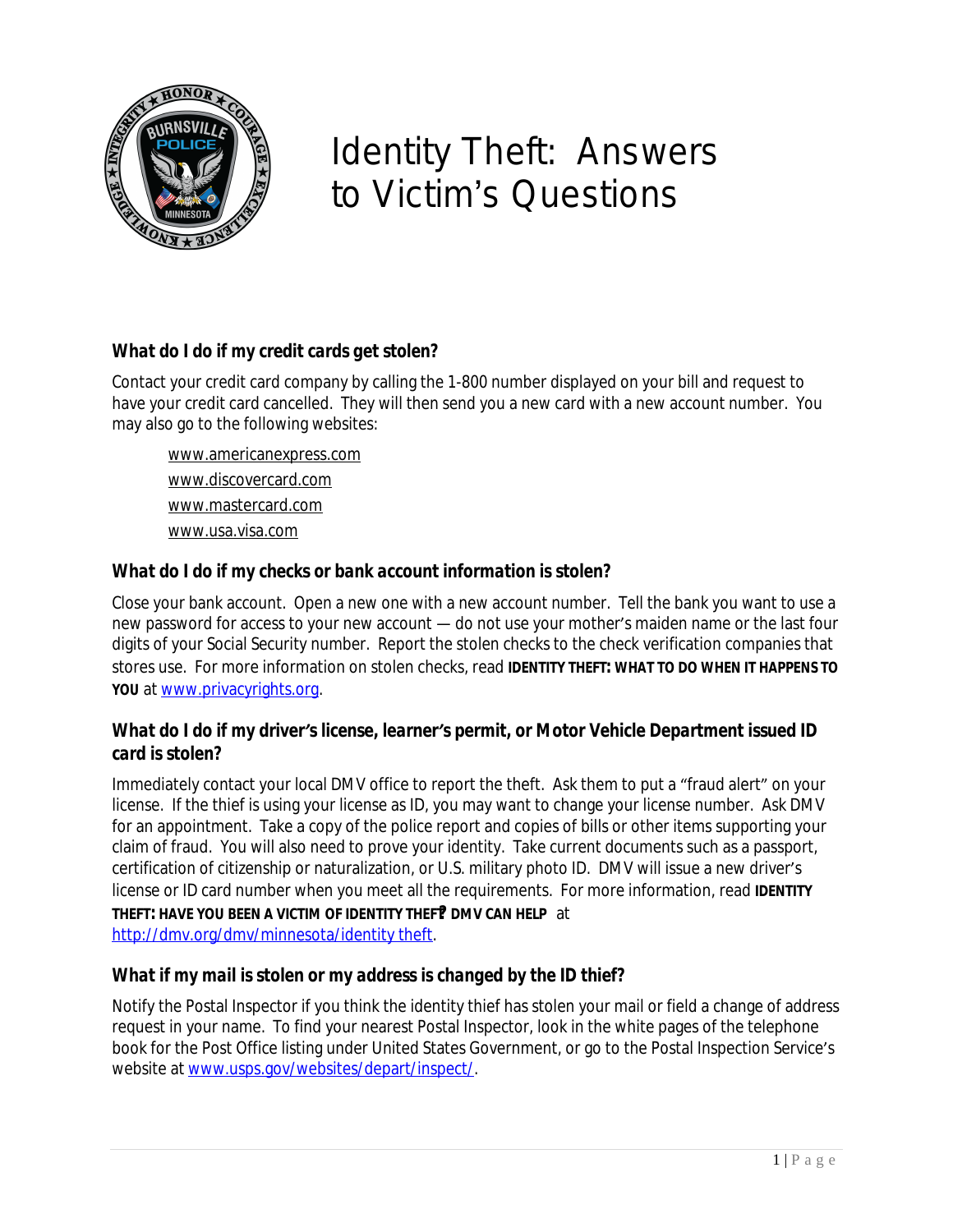#### *What do I do if I am wrongly accused of a crime committed by an ID thief?*

In the case of a false civil judgment, contact the court where the judgment was entered. Report that you are a victim of identity theft. In the case of a false criminal judgment, contact the local U.S. Attorney's Office and the FBI. Ask them for information on how to clear your name. To find the local field office of the FBI, look in the white pages of the telephone book for the Federal Bureau of Investigation under United States Government, or go to the FBI's website at [www.fbi.gov/contact](http://www.fbi.gov/contact) .

#### *What do I do if I am contacted by a debt collector?*

Tell the debt collector that you are the victim of identity theft. Say that you dispute the validity of the debt. Say that you did not create the debt and are not responsible for it. Send the collector a followup letter saying the same things. Include a copy of your police report and any documents you have received from the creditor. Write that your letter gives notice that a situation of identity theft exists. Send the letter by Certified Mail, return receipt requested. If the debt collector is not the original collector, send your letter within 30 days of receiving the collector's first written demand for payment.

#### *What if I think my Social Security number is being used?*

Sometimes an identity thief will use the victim's Social Security number to be able to work. It is a good idea to check your Social Security earnings record to see if the thief is using your number. You may get a copy of your earnings record by calling 1-800-772-1213, or get a *REQUEST FOR SOCIAL SECURITY STATEMENT* at [www.ssa.gov](http://www.ssa.gov). If the thief is using your Social Security number, call the Social Security Fraud Hotline at 1-800-269-0271, and read *WHEN SOMEONE MISUSES YOUR NUMBER* at [www.ssa.gov.](http://www.ssa.gov)

#### *As a victim, what must I do immediately?*

#### **1. Report the fraud to the three major credit bureaus.**

Phone each of the three credit bureaus and ask them to flag your file with a "fraud alert". Also ask them to add a victim's statement to your credit report. The victim's statement tells creditors to call you to get your approval if they receive requests to open new accounts. Give them a phone number to use to contact you. Ask each credit bureau for a free copy of your credit report. As a victim of identity theft, you have the right to a free report from each credit bureau. For more on what to tell the credit bureaus, read IDENTITY THEFT: WHAT TO DO WHEN IT HAPPENS TO YOU at [www.privacyrights.org](http://www.privacyrights.org). Phone numbers of the three credit bureaus may be obtained through their websites:

[www.equifax.com](http://www.equifax.com) [www.experian.com](http://www.experian.com) [www.transunion.com](http://www.transunion.com)

#### **2. Make a police report.**

Under the law of most states, you may report identity theft to your local police department. Ask the police to issue a police report of identity theft. Give the police as much information on the theft as possible. Give them any new evidence you collect to add to your police report. Be sure to get a copy of your police report. You will need to give copies to creditors and the credit bureaus. For more information read ORGANIZING YOUR IDENTITY THEFT CASE by the Identity Theft Resource Center at [www.privacyrights.org](http://www.privacyrights.org).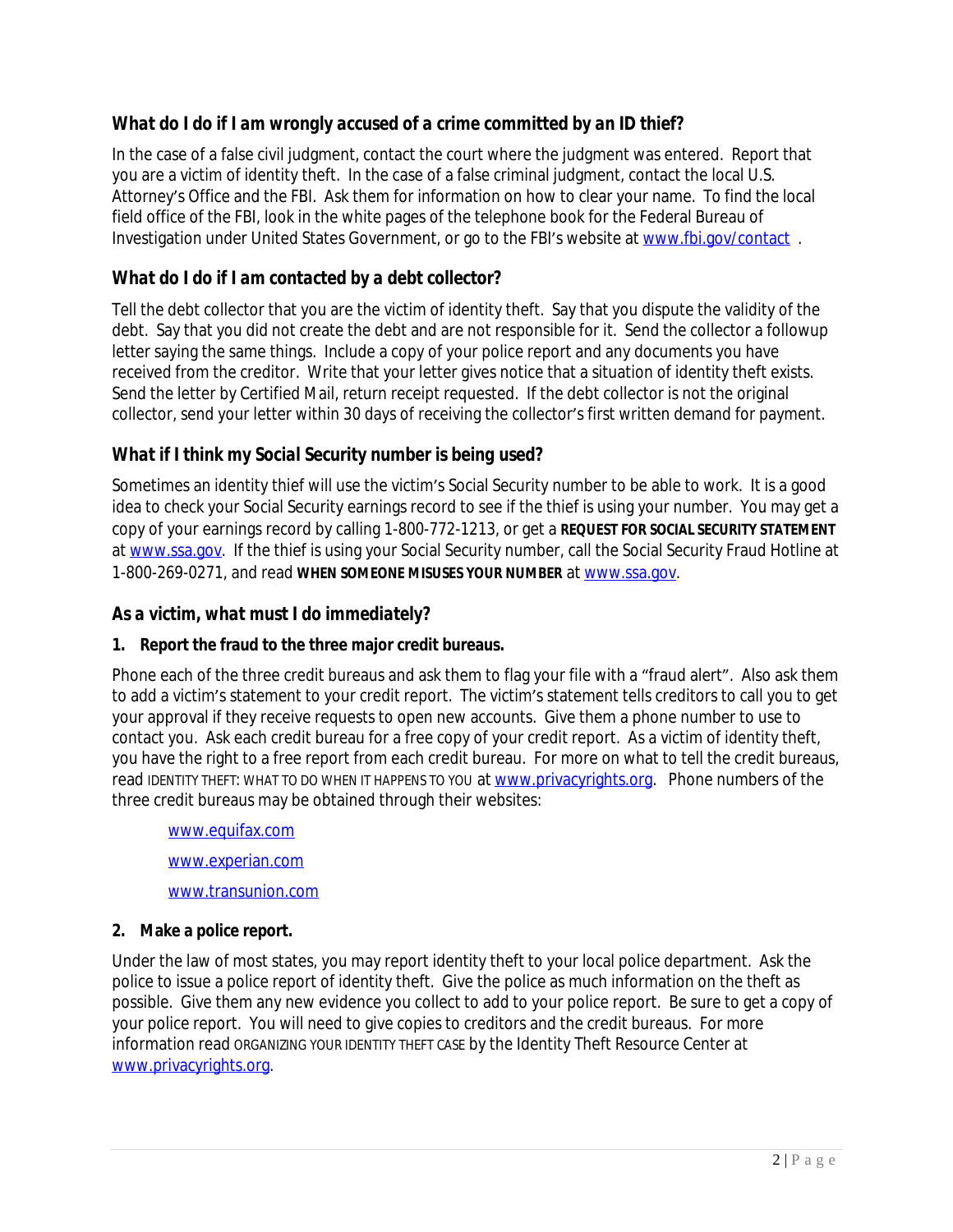#### **3. Request information on fraudulent accounts.**

When you file your police report of identity theft, the officer may give you forms to use to request account information from credit grantors. If the officer does not do this you may obtain forms from the Office of Privacy Protection at [www.privacyprotection.ca.gov.](http://www.privacyprotection.ca.gov) Send copies of the completed forms to all creditors where the thief opened or applied for accounts, along with copies of the police report. Give the information you receive from creditors to the investigating officer.

#### **4. Call all the creditors.**

Call all creditors for any accounts that the thief opened or used. When you call, ask for the security or fraud department. Creditors may be credit card companies, other lenders, phone companies, utility companies, department stores, etc. Tell them you are an identity theft victim. Ask them not to hold you responsible for charges the thief made. Ask them to close those accounts and to report them to credit bureaus as "closed at customer's request". If you open new accounts, have the accounts set up to require a password or PIN to approve use. Don't use your mother's maiden name or the last four digits of your Social Security number as your password. For more information on what to tell creditors, read *IDENTITY THEFT: WHAT TO DO WHEN IT HAPPENS TO YOU* at [www.privacyrights.org](http://www.privacyrights.org) and Federal Trade Commission's *WHEN BAD THINGS HAPPEN TO YOUR GOOD NAME* at [www.ftc.gov/bcp/conline/pubs/credit/idtheft.htm.](http://www.ftc.gov/bcp/conline/pubs/credit/idtheft.htm)

#### **5. Review your credit reports carefully.**

Look for accounts opened in your name that you did not open. Also, look for charges to your accounts that you did not make, and look for late payments or non-payments that are not yours. Check your name, address and Social Security number. Look at the Inquiries section of the report. Ask the credit bureaus to remove any inquiries from companies holding fraudulent accounts in your name. Ask each credit bureau to remove all information in your credit report that results from the theft. Order new credit reports every three months until your situation has cleared up. You may have to pay \$8 for each report after the first free one.

#### **6. Complete an ID Theft Affidavit.**

The Federal Trade Commission's *ID THEFT AFFIDAVIT* is a form that can help you clear up your records. The Affidavit is accepted by the credit bureaus and by many major creditors. Send copies of the completed form to every creditor where the thief opened accounts in your name. Also send copies to creditors where the thief made charges on your existing accounts, to the credit bureaus and to the police. The *ID THEFT AFFIDAVIT* form is available on the FTC website at [www.consumer.gov](http://www.consumer.gov).

#### **7. Write to the credit bureaus.**

Write a letter to each credit bureau. Repeat what you said in your initial telephone call (see item  $#1$ ) above). Send copies of your police report and completed *ID THEFT AFFIDAVIT*. Remind the credit bureaus that they must remove any information that you, an identity theft victim, say is the result of the theft. Send your letters by Certified Mail, return receipt requested. Keep a copy of each letter.

#### **8. Write to your creditors.**

Write a letter to each creditor. Repeat what you said in your telephone call (see item #4 above). Send copies of your police report and the completed *ID THEFT AFFIDAVIT*. Send your letters by Certified Mail, return receipt requested. Keep copies of your letters. Continue to review your bills carefully and report any new fraudulent charges to the creditor.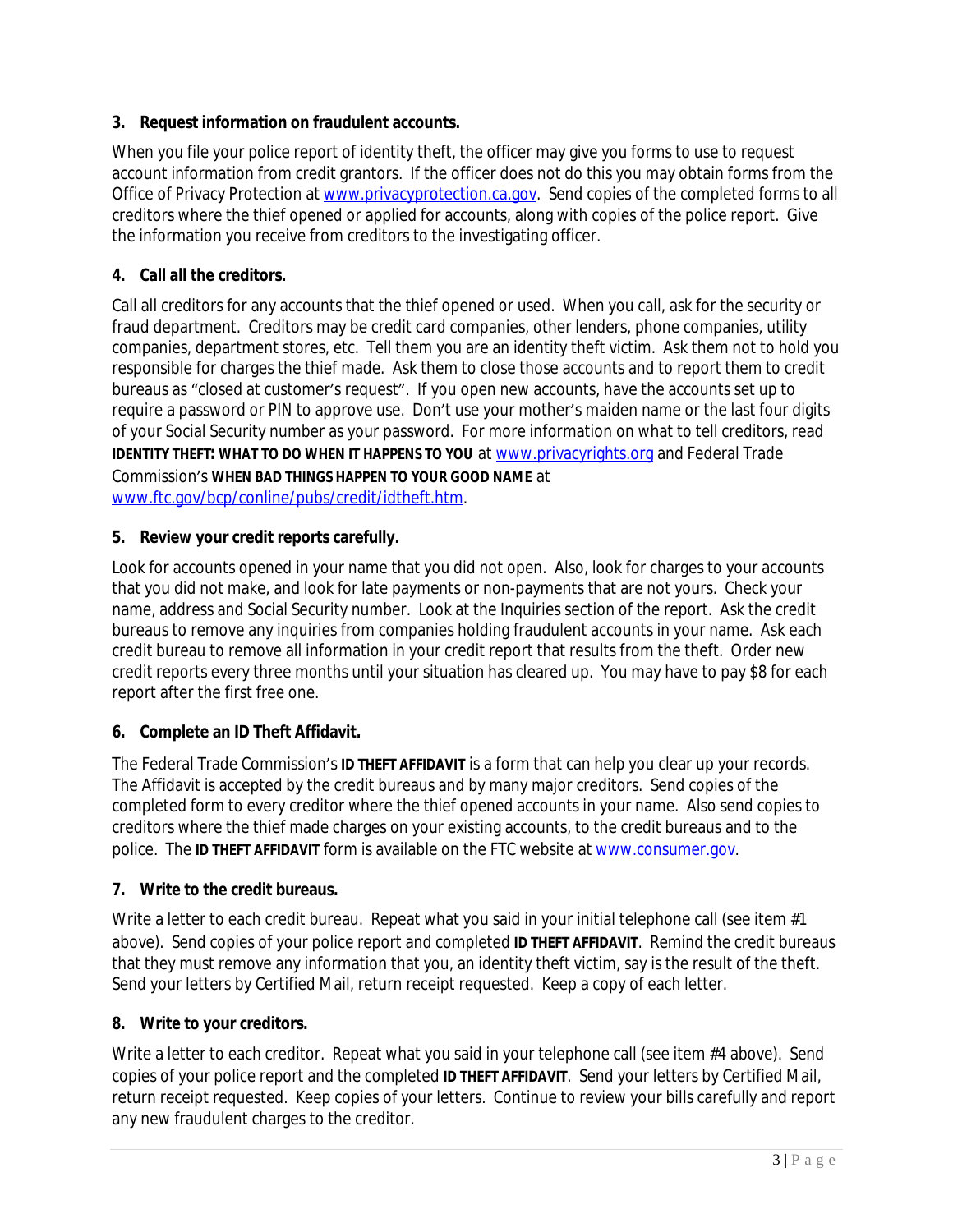#### **9. Start a journal.**

Start a detailed journal of events, dates, times, who you spoke with, what was said. Read *HOW TO ORGANIZE YOUR CASE* at [www.idtheftcenter.org](http://www.idtheftcenter.org).

#### **10. Identity theft resources.**

| <b>Federal Trade Commission</b> | www.consumer.gov/idtheft                             |
|---------------------------------|------------------------------------------------------|
| <b>US Postal Service</b>        | www.usps.com/postalinspectors                        |
| Secret Service                  | www.secretservice.gov                                |
| Department of Justice           | www.justice.gov/criminal/fraud/websites/idtheft.html |
| Federal Deposit Insurance Corp  | www.fdic.gov/consumers                               |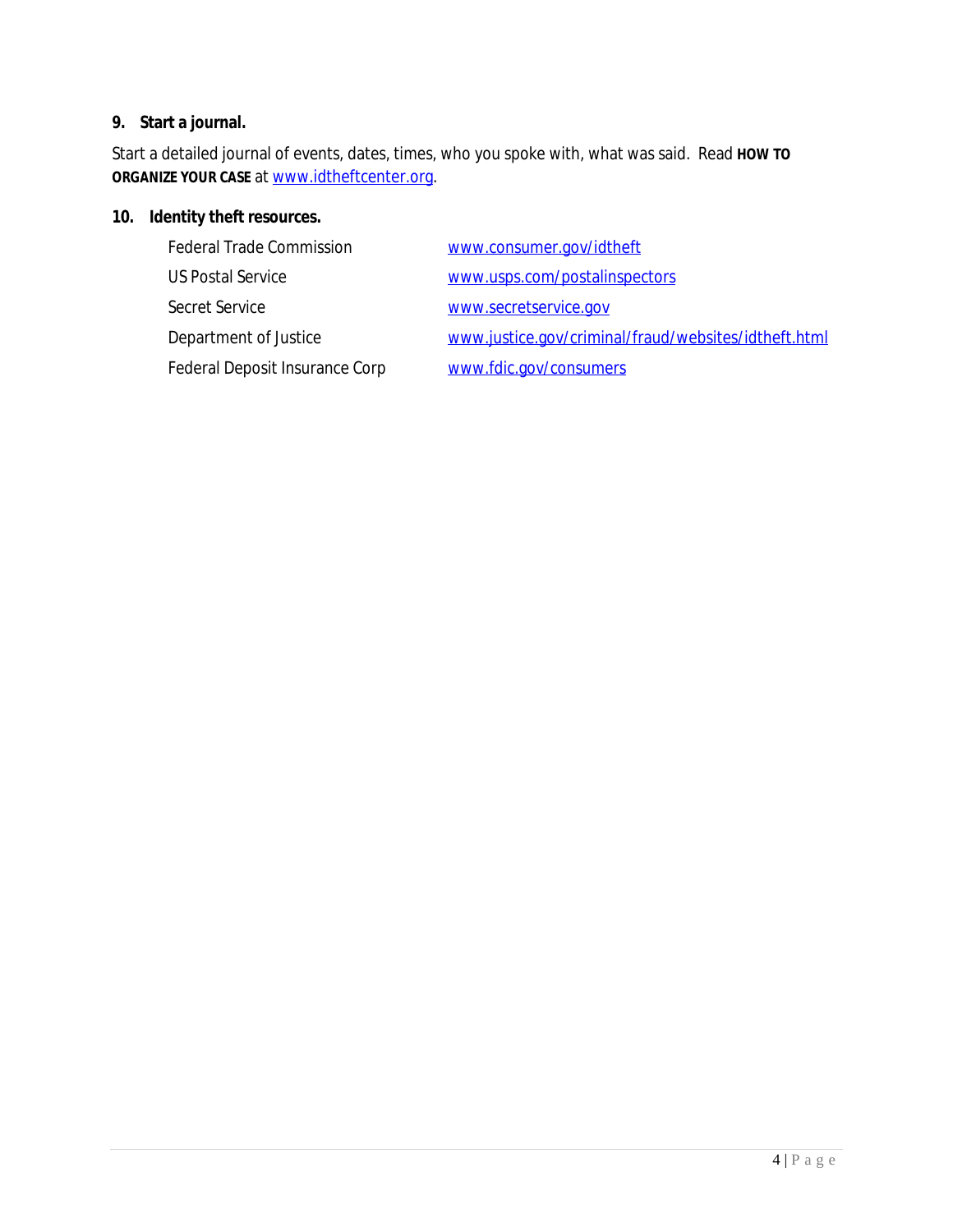#### **BURNSVILLE POLICE DEPARTMENT IDENTITY CRIME INCIDENT DETAIL FORM**

**CF #** 

#### **Please fill out this form and return it to the police department as soon as possible, or bring it to a scheduled appointment with the officer assigned to your case.**

The information you provide will be used to understand what occurred, organize the investigative case, determine where evidence might be found, develop a theory of how the identity crime occurred, and determine what financial institutions should be contacted in the course of the investigation.

|                      | Date this form was filled out:                                                                                                                                                                                                         |
|----------------------|----------------------------------------------------------------------------------------------------------------------------------------------------------------------------------------------------------------------------------------|
| First Name:          |                                                                                                                                                                                                                                        |
| Middle Name:         |                                                                                                                                                                                                                                        |
| Last Name:           |                                                                                                                                                                                                                                        |
| Date of Birth:       |                                                                                                                                                                                                                                        |
|                      | Social Security Number:                                                                                                                                                                                                                |
|                      | Driver's License Number:                                                                                                                                                                                                               |
| Home Address:        |                                                                                                                                                                                                                                        |
|                      | Home Phone Number:                                                                                                                                                                                                                     |
| Cell Phone Number:   |                                                                                                                                                                                                                                        |
| Pager Number:        |                                                                                                                                                                                                                                        |
| Email Address:       |                                                                                                                                                                                                                                        |
| Employer:            |                                                                                                                                                                                                                                        |
| <b>Work Address:</b> |                                                                                                                                                                                                                                        |
|                      | Work Phone Number:                                                                                                                                                                                                                     |
|                      |                                                                                                                                                                                                                                        |
| 1.                   | What is the best time to reach you at home?<br><u> Letter Letter Letter Letter Letter Letter Letter Letter Letter Letter Letter Letter Letter Letter Letter Letter Letter Letter Letter Letter Letter Letter Letter Letter Letter </u> |
| 2.                   | How did you become aware of the identity crime?                                                                                                                                                                                        |
|                      |                                                                                                                                                                                                                                        |
|                      |                                                                                                                                                                                                                                        |
|                      |                                                                                                                                                                                                                                        |
|                      | Found irregularities on my credit report.                                                                                                                                                                                              |
|                      |                                                                                                                                                                                                                                        |
|                      | Was contacted by a bank's fraud department regarding charges. Explain: _________                                                                                                                                                       |
|                      |                                                                                                                                                                                                                                        |
|                      | Was denied a loan.                                                                                                                                                                                                                     |
|                      | Was denied credit.                                                                                                                                                                                                                     |
|                      | Was arrested, had a warrant issued, or a complaint filed in my name for a crime I did not commit.                                                                                                                                      |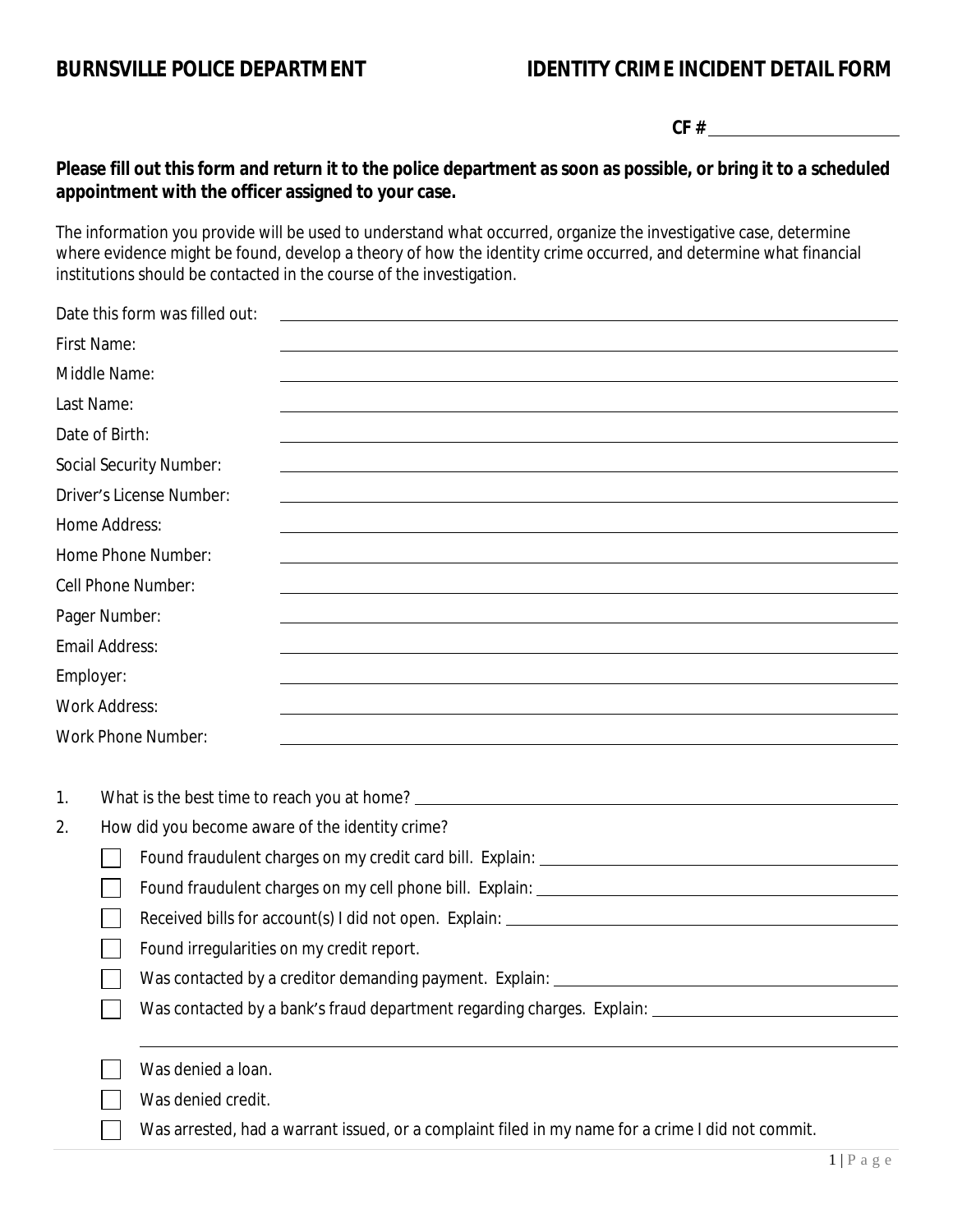| Was sued or a debt I did not incur. Explain: ___________________________________                                                                                                                                                                                                                                                                                                                                                                                                                                                                                                    |
|-------------------------------------------------------------------------------------------------------------------------------------------------------------------------------------------------------------------------------------------------------------------------------------------------------------------------------------------------------------------------------------------------------------------------------------------------------------------------------------------------------------------------------------------------------------------------------------|
|                                                                                                                                                                                                                                                                                                                                                                                                                                                                                                                                                                                     |
| Was denied employment.                                                                                                                                                                                                                                                                                                                                                                                                                                                                                                                                                              |
| Had my driver's license suspended for actions I did not commit.                                                                                                                                                                                                                                                                                                                                                                                                                                                                                                                     |
| Received a legal filing I did not file, such as a bankruptcy.                                                                                                                                                                                                                                                                                                                                                                                                                                                                                                                       |
|                                                                                                                                                                                                                                                                                                                                                                                                                                                                                                                                                                                     |
|                                                                                                                                                                                                                                                                                                                                                                                                                                                                                                                                                                                     |
|                                                                                                                                                                                                                                                                                                                                                                                                                                                                                                                                                                                     |
| What are the full name, address, birth date, and other identifying information that the fraudulent activity was                                                                                                                                                                                                                                                                                                                                                                                                                                                                     |
|                                                                                                                                                                                                                                                                                                                                                                                                                                                                                                                                                                                     |
|                                                                                                                                                                                                                                                                                                                                                                                                                                                                                                                                                                                     |
| Please list all fraudulent activity that you are aware of to date. Include the locations and addresses of where<br>fraudulent applications or purchases were made (retailers, banks, etc.). List in chronological order, if possible.<br>For example: "On 9-18-14, I received a letter from MM Collections stating that I had accumulated \$5,000 worth<br>of charges on American Express Account #123456789. On 9-18-14, I called American Express and spoke with<br>Jennifer Martin. She informed me the account was opened on 5-12-14 by telephone. I did not open this account, |
| even though it was in my name. The account address was 123 Maple Street, Anytown, NE. Ms. Martin said she<br>would send me an Affidavit of Forgery to complete and return to her." You may attach a separate piece of paper<br>if you need the space. Please be concise and state the facts.                                                                                                                                                                                                                                                                                        |
|                                                                                                                                                                                                                                                                                                                                                                                                                                                                                                                                                                                     |
|                                                                                                                                                                                                                                                                                                                                                                                                                                                                                                                                                                                     |
|                                                                                                                                                                                                                                                                                                                                                                                                                                                                                                                                                                                     |
|                                                                                                                                                                                                                                                                                                                                                                                                                                                                                                                                                                                     |
|                                                                                                                                                                                                                                                                                                                                                                                                                                                                                                                                                                                     |
|                                                                                                                                                                                                                                                                                                                                                                                                                                                                                                                                                                                     |
|                                                                                                                                                                                                                                                                                                                                                                                                                                                                                                                                                                                     |
|                                                                                                                                                                                                                                                                                                                                                                                                                                                                                                                                                                                     |

7. What documents and identifying information was stolen and/or compromised?

 $\overline{a}$  $\overline{a}$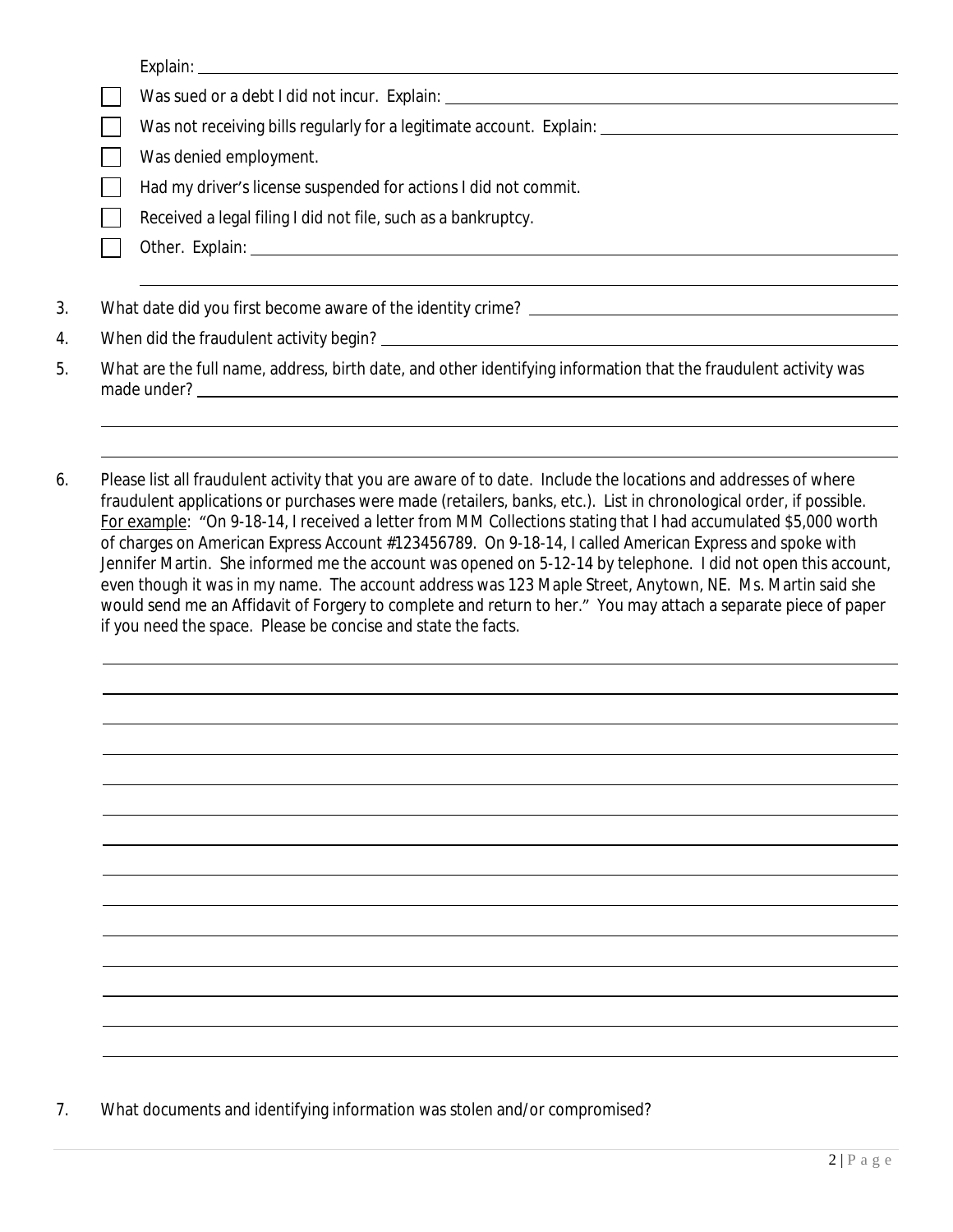| Resident alien card, green card, or other immigration documents.                                 |
|--------------------------------------------------------------------------------------------------|
| Bank account passwords or "secret words" such as mother's maiden name.                           |
|                                                                                                  |
| Unknown<br>To the best of your knowledge, what identity crimes have been committed?              |
| Making purchase(s) using my credit cards or credit card numbers without authorization            |
| Opening new credit card accounts in my name                                                      |
| Opening utility and/or telephone accounts in my name                                             |
| Unauthorized withdrawals from my bank accounts                                                   |
| Opening new bank accounts in my name                                                             |
| Taking out unauthorized loans in my name                                                         |
| Unauthorized access to my securities or investment accounts                                      |
| Obtaining government benefits in my name                                                         |
| Obtaining employment in my name                                                                  |
|                                                                                                  |
| Obtaining medical services or insurance in my name                                               |
| Evading prosecution for crimes committed by using my name or committing new crimes under my name |
| Check fraud                                                                                      |
| Passport/visa fraud                                                                              |

 $\overline{a}$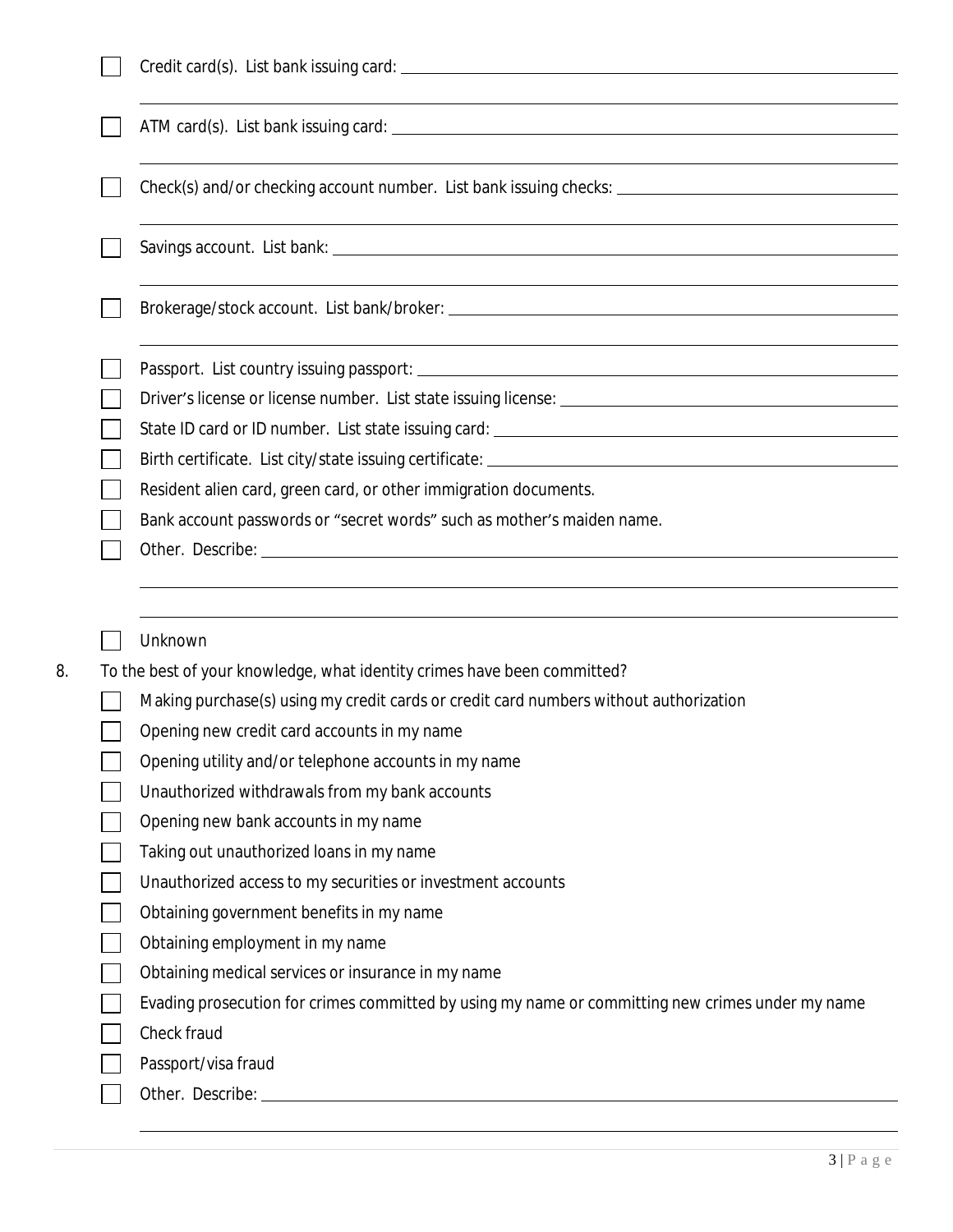| To assist law enforcement in pinpointing when and by whom your information was compromised, it is of value to          |
|------------------------------------------------------------------------------------------------------------------------|
| retrace your actions in recent months with regard to your personal information. This information is not solicited      |
| to "blame the victim" for the crime, but to further the investigation toward who might have stolen your personal       |
| or financial identifiers. What circumstances and activities have occurred in the last six months (including activities |
| done by you and on your behalf by a member of your family or a friend)?                                                |

| I carried my Social Security Card in my wallet                                                                                                          |
|---------------------------------------------------------------------------------------------------------------------------------------------------------|
| I carried my bank account passwords, PINs or codes in my wallet                                                                                         |
|                                                                                                                                                         |
|                                                                                                                                                         |
|                                                                                                                                                         |
| I went away and my mail was held at the post office or collected by someone else                                                                        |
| I traveled to another location outside my home area. Business or Pleasure? ___________________________________                                          |
|                                                                                                                                                         |
| Mail was diverted from my home (either by forwarding order or in a way unknown to you)                                                                  |
|                                                                                                                                                         |
| A new credit card I was supposed to receive did not arrive in the mail as expected. Which one? _________                                                |
|                                                                                                                                                         |
| Bills I was paying were left in an unlocked mailbox for pickup by the postal service                                                                    |
|                                                                                                                                                         |
| What company?                                                                                                                                           |
| Documentation with my personal information was thrown in the trash without being shredded                                                               |
| Credit card bills, pre-approved credit card offers, or credit card convenience checks in my name were<br>thrown out without being shredded              |
| My garbage was stolen or gone through                                                                                                                   |
| My ATM receipts and/or credit card receipts were thrown away without being shredded                                                                     |
|                                                                                                                                                         |
|                                                                                                                                                         |
| My car was stolen or burglarized. When/where? __________________________________                                                                        |
|                                                                                                                                                         |
|                                                                                                                                                         |
| My personal information was provided to a service business or non-profit (donated money, took out                                                       |
| My credit report was queried by someone claiming to be a legitimate business interest. Who?                                                             |
| I applied for credit and/or authorized a business to obtain my credit report (shopped for new car, applied for<br>credit card, refinanced a home, etc.) |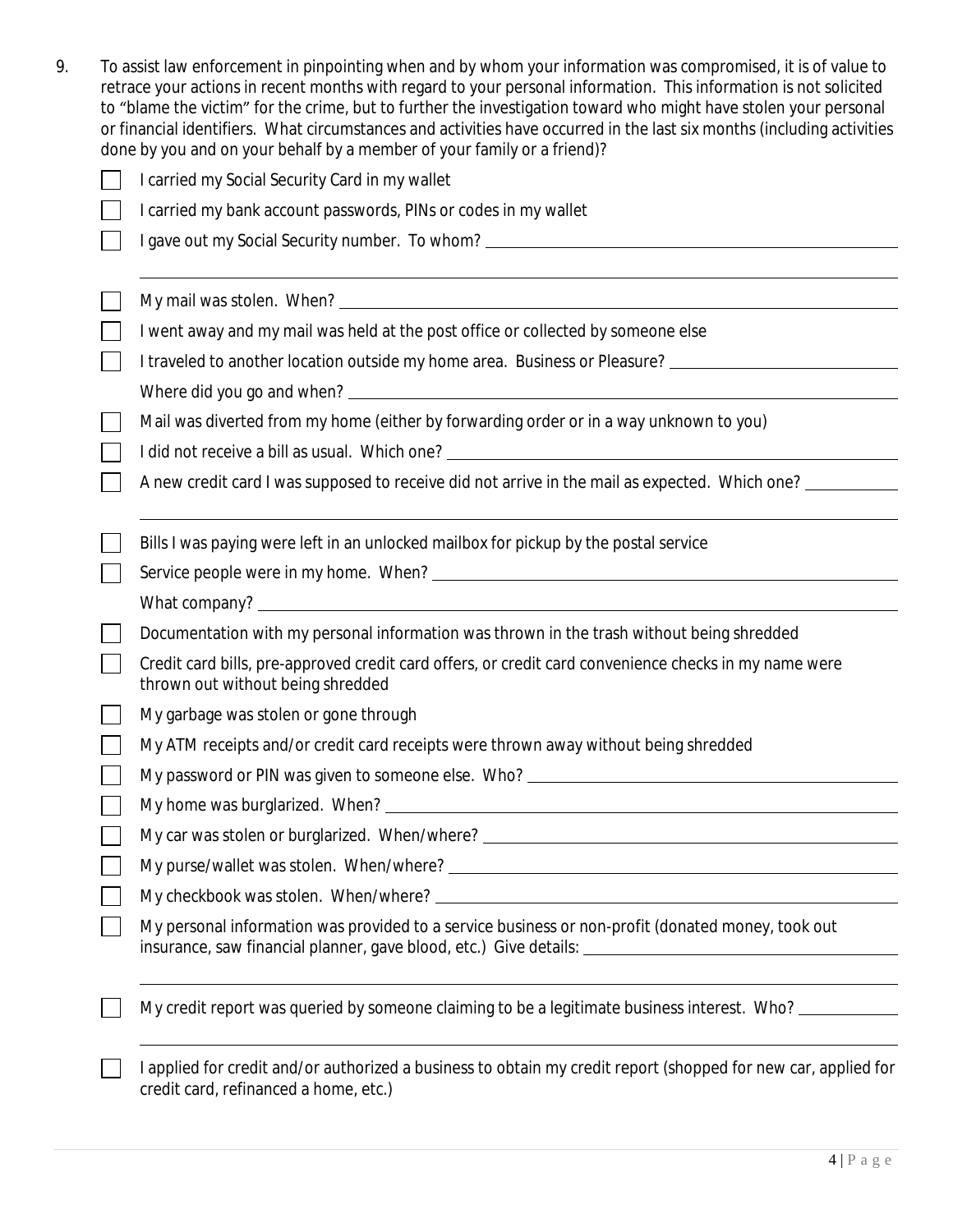| My personal information is available on the Internet (in an open directory, white pages, genealogy web site,<br>high school/college reunion web site, etc.) |
|-------------------------------------------------------------------------------------------------------------------------------------------------------------|
| A legitimate purchase was made where my credit card was out of my sight                                                                                     |
| My personal information was given to a telemarketer or telephone solicitor.                                                                                 |
| My personal information was given to a door-to-door salesperson or charity fundraiser.                                                                      |
| A charitable donation was made using my personal information.                                                                                               |
| My personal information was given to enter a contest or claim a prize I had won.                                                                            |
| A new bank account or new credit card account was legitimately opened in my name.                                                                           |
| I re-financed my house or property.                                                                                                                         |
| A legitimate loan was applied for or closed in my name.                                                                                                     |
| A legitimate lease was applied for or signed in my name.                                                                                                    |
| A legitimate license or permit was applied for in my name.                                                                                                  |
| Legitimate utility accounts were applied for or opened in my name.                                                                                          |
| Legitimate government benefits were applied for in my name.                                                                                                 |
| My name and personal information were mentioned in a newspaper, magazine or on a website.                                                                   |
| Online purchases were made using my credit card.                                                                                                            |
| Personal information was included in an email.                                                                                                              |
| I release personal information to a friend or family member.                                                                                                |
| For any items checked above, please provide as much detail as possible to explain the circumstances of the<br>situation:                                    |

10. How many purchases over the Internet have you made in the last six months? \_\_\_\_\_\_\_\_\_\_\_\_\_\_\_\_\_\_\_\_\_\_\_\_\_\_\_\_\_\_\_

11. What Internet sites have you bought from? List all:

 $\overline{a}$  $\overline{a}$  $\overline{a}$  $\overline{a}$  $\overline{a}$  $\overline{a}$  $\overline{a}$  $\overline{a}$  $\overline{a}$  $\overline{a}$  $\overline{a}$ 

 $\overline{a}$  $\overline{a}$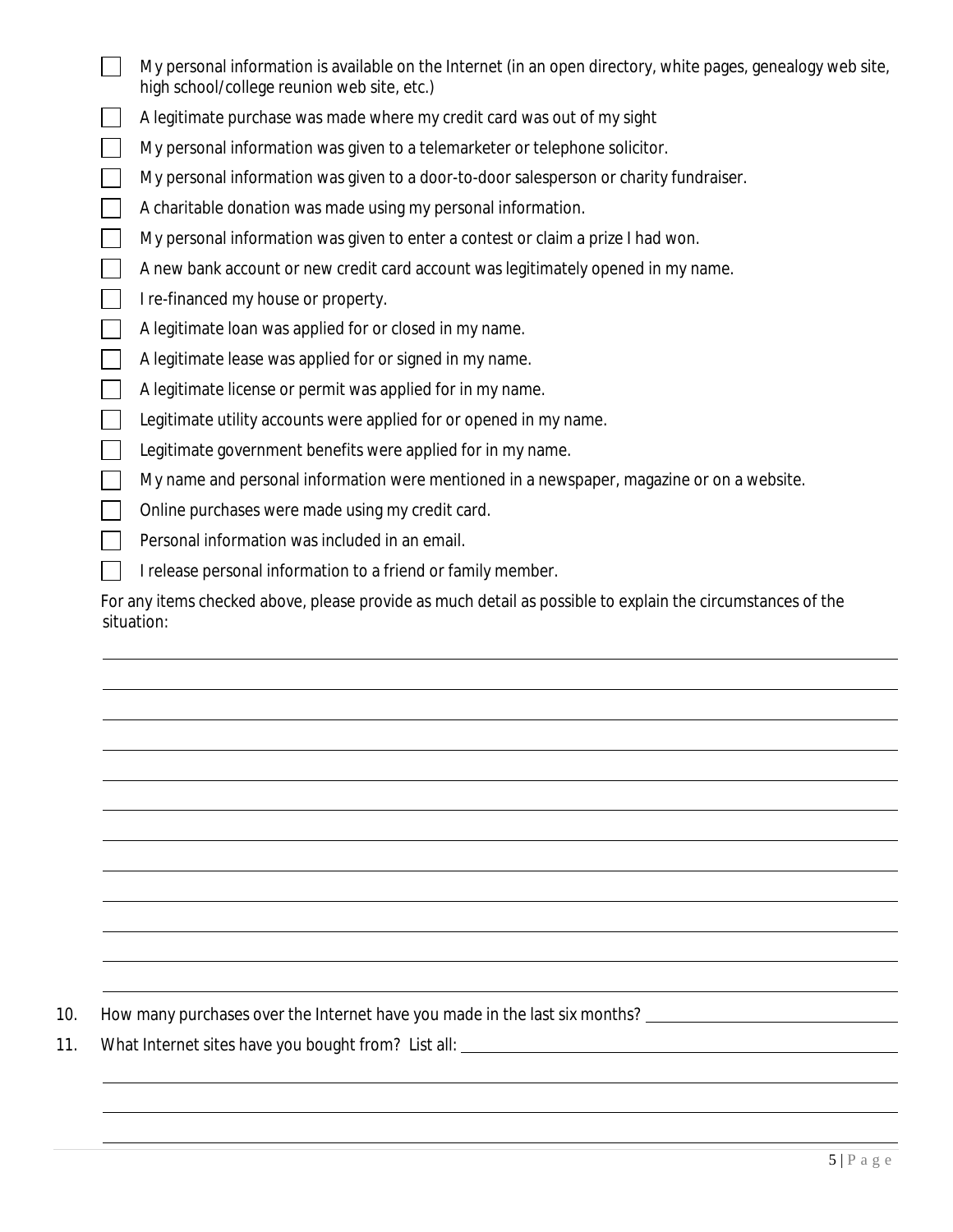|             |                                                                   | Do your checks have your Social Security or driver's license numbers imprinted on them?                            |                            |
|-------------|-------------------------------------------------------------------|--------------------------------------------------------------------------------------------------------------------|----------------------------|
| Yes         |                                                                   | No If yes, list retailer names where checks have been tendered: ___________________________________                |                            |
| months?     |                                                                   | Have you or a retailer written your Social Security or driver's license numbers on any checks in the last six      |                            |
| Yes         |                                                                   |                                                                                                                    |                            |
|             | Do you own a business that may be affected by the identity crime? |                                                                                                                    |                            |
| Yes         |                                                                   |                                                                                                                    |                            |
|             |                                                                   | Do you have any information on a suspect in this identity crime case? How do you believe the theft occurred?       |                            |
|             |                                                                   |                                                                                                                    |                            |
|             |                                                                   | Please list all the banks that you have accounts with, type of account (checking, savings, brokerage, pension) and |                            |
|             |                                                                   | account numbers. Place an asterisks (*) by accounts with fraudulent charges on them:                               |                            |
| <u>Bank</u> | Type of account                                                   | Account #                                                                                                          | <b>Fraudulent Charges?</b> |
|             |                                                                   |                                                                                                                    |                            |
|             |                                                                   |                                                                                                                    |                            |
|             | accounts with fraudulent charges on them:                         | Please list all the credit card companies and banks that you have credit cards with. Place an asterisks (*) by     |                            |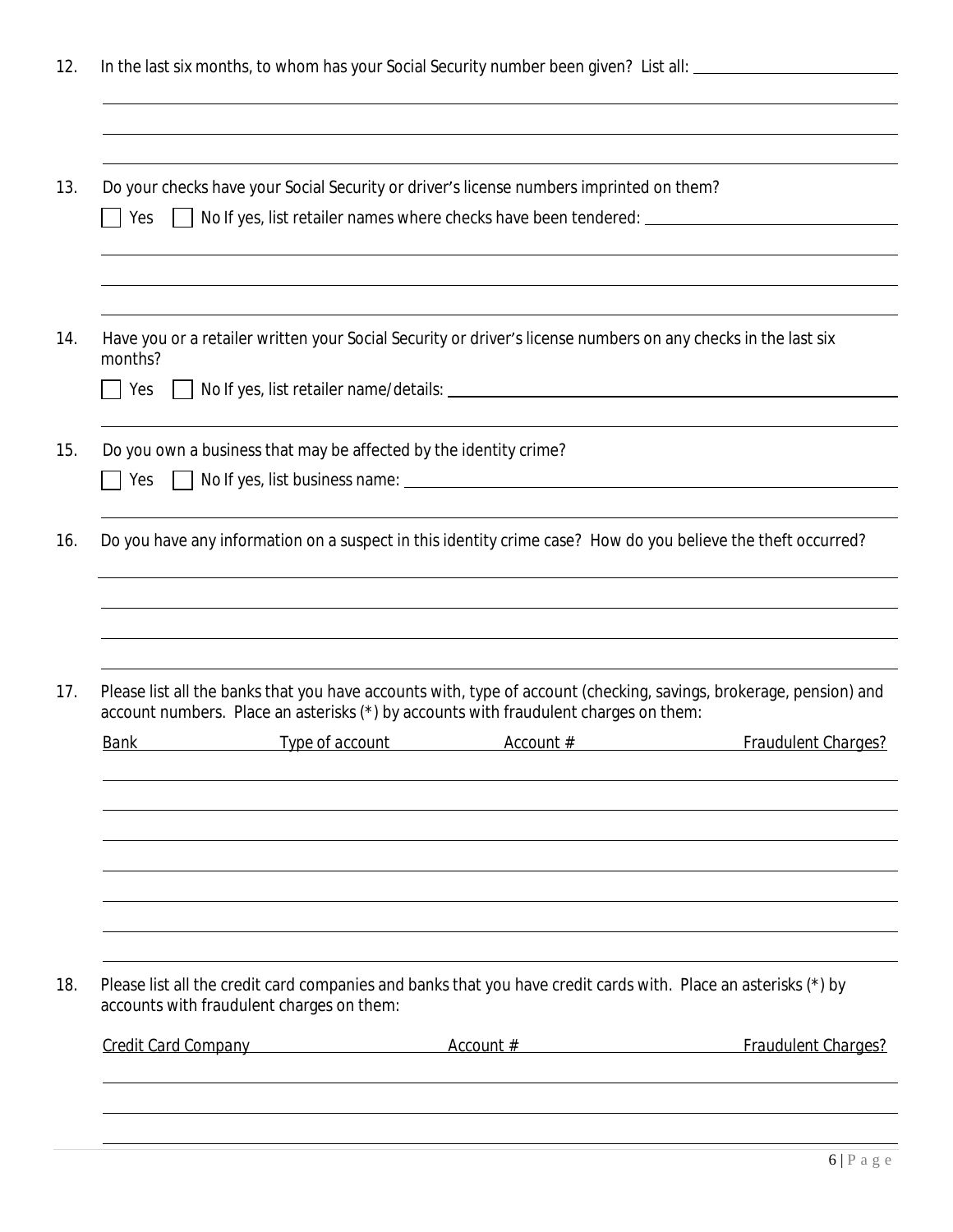|                                                  | Utility Company example and the count of the count of the count of the count of the count of the count of the count of the count of the count of the count of the count of the count of the count of the count of the count of | <b>Fraudulent Charges?</b>       |
|--------------------------------------------------|--------------------------------------------------------------------------------------------------------------------------------------------------------------------------------------------------------------------------------|----------------------------------|
|                                                  |                                                                                                                                                                                                                                |                                  |
|                                                  |                                                                                                                                                                                                                                |                                  |
|                                                  |                                                                                                                                                                                                                                |                                  |
|                                                  |                                                                                                                                                                                                                                |                                  |
|                                                  |                                                                                                                                                                                                                                |                                  |
|                                                  |                                                                                                                                                                                                                                |                                  |
| accounts with fraudulent charges on them:        | Please list all the financial institutions you have loans, leases and mortgages with. Place an asterisks (*) by                                                                                                                |                                  |
|                                                  | Financial Institution Type of Account Account # Fraudulent Charges?                                                                                                                                                            |                                  |
|                                                  |                                                                                                                                                                                                                                |                                  |
|                                                  |                                                                                                                                                                                                                                |                                  |
|                                                  |                                                                                                                                                                                                                                |                                  |
|                                                  |                                                                                                                                                                                                                                |                                  |
|                                                  |                                                                                                                                                                                                                                |                                  |
|                                                  |                                                                                                                                                                                                                                |                                  |
|                                                  |                                                                                                                                                                                                                                |                                  |
|                                                  |                                                                                                                                                                                                                                |                                  |
| (*) by accounts with fraudulent charges on them: | Please list any merchants you have credit accounts with such as department stores or retailers. Place an asterisks                                                                                                             |                                  |
|                                                  |                                                                                                                                                                                                                                |                                  |
|                                                  | Credit Accounts <b>Credit Account Account #</b> Account # Fraudulent Charges?                                                                                                                                                  |                                  |
|                                                  |                                                                                                                                                                                                                                |                                  |
|                                                  |                                                                                                                                                                                                                                |                                  |
|                                                  |                                                                                                                                                                                                                                |                                  |
|                                                  |                                                                                                                                                                                                                                |                                  |
|                                                  |                                                                                                                                                                                                                                |                                  |
|                                                  |                                                                                                                                                                                                                                |                                  |
|                                                  |                                                                                                                                                                                                                                |                                  |
| personal identifiers.                            | Please list any other financial institutions where fraudulent accounts were opened in your name or using your                                                                                                                  |                                  |
| <b>Financial Institution</b>                     | Account #                                                                                                                                                                                                                      | <b>Type of Fraudulent Charge</b> |
|                                                  |                                                                                                                                                                                                                                |                                  |
|                                                  |                                                                                                                                                                                                                                |                                  |
|                                                  |                                                                                                                                                                                                                                |                                  |

 $\overline{a}$  $\overline{a}$  $\overline{a}$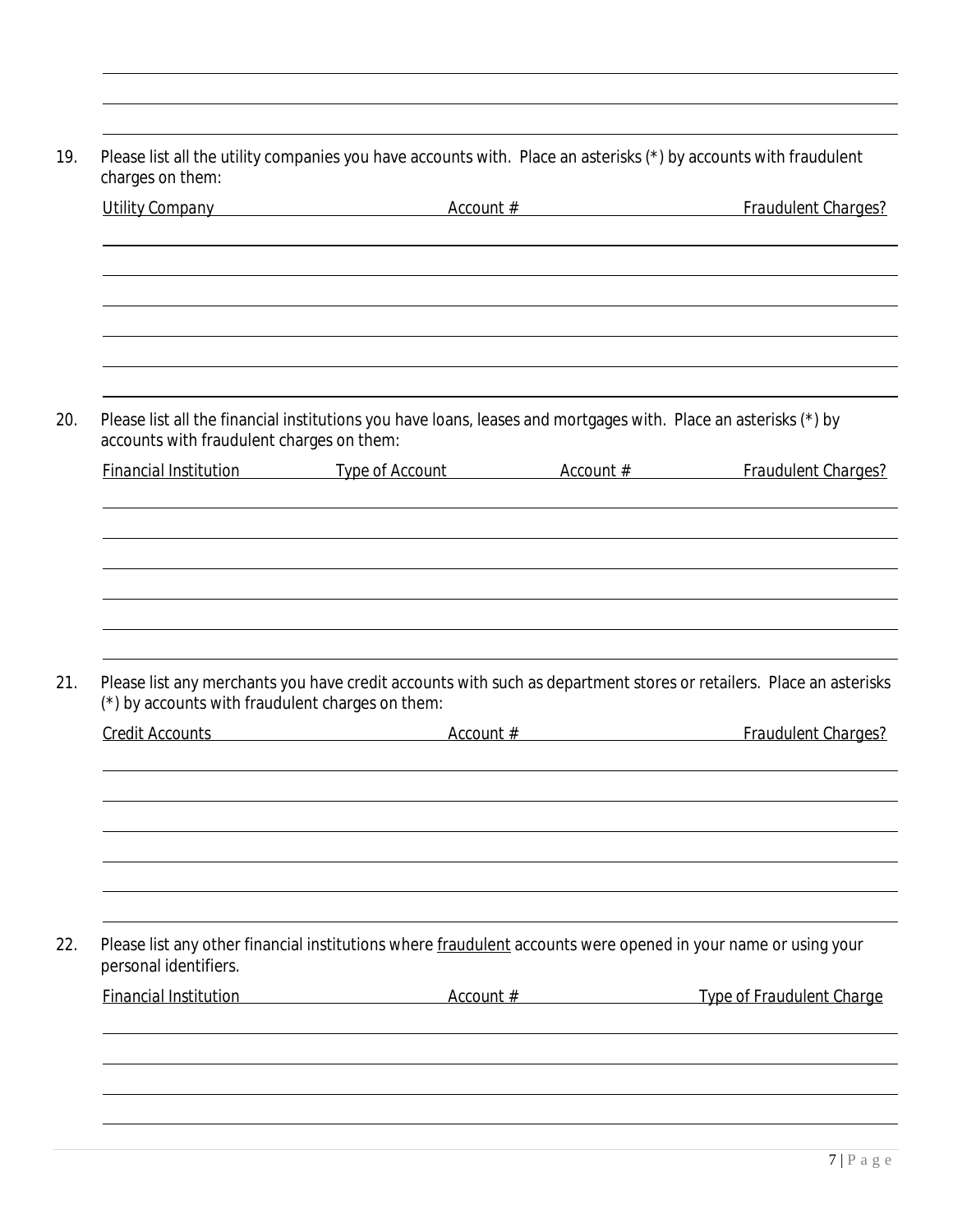|                                |                                                   | Check the following organizations you have contacted to request a Fraud Alert be placed on your account:        |
|--------------------------------|---------------------------------------------------|-----------------------------------------------------------------------------------------------------------------|
| Equifax                        |                                                   |                                                                                                                 |
| Experian                       |                                                   |                                                                                                                 |
| TransUnion                     |                                                   |                                                                                                                 |
|                                |                                                   |                                                                                                                 |
|                                |                                                   |                                                                                                                 |
|                                |                                                   |                                                                                                                 |
|                                |                                                   |                                                                                                                 |
| Department of Motor Vehicles   |                                                   |                                                                                                                 |
| Social Security Administration |                                                   |                                                                                                                 |
|                                |                                                   |                                                                                                                 |
|                                |                                                   | Check the following credit bureaus you have requested a credit report from, and if the form has been received:  |
| Equifax                        | Credit report received (attach copy to this form) |                                                                                                                 |
| Experian                       | Credit report received (attach copy to this form) |                                                                                                                 |
| TransUnion                     | Credit report received (attach copy to this form) |                                                                                                                 |
|                                |                                                   |                                                                                                                 |
| your name. List details:       |                                                   | List any financial institutions you have contacted regarding either legitimate or fraudulent accounts opened in |
| <b>Financial Institution</b>   | Phone Number Phone 2014                           | Person you spoke with                                                                                           |
|                                |                                                   |                                                                                                                 |

 $\overline{a}$  $\overline{a}$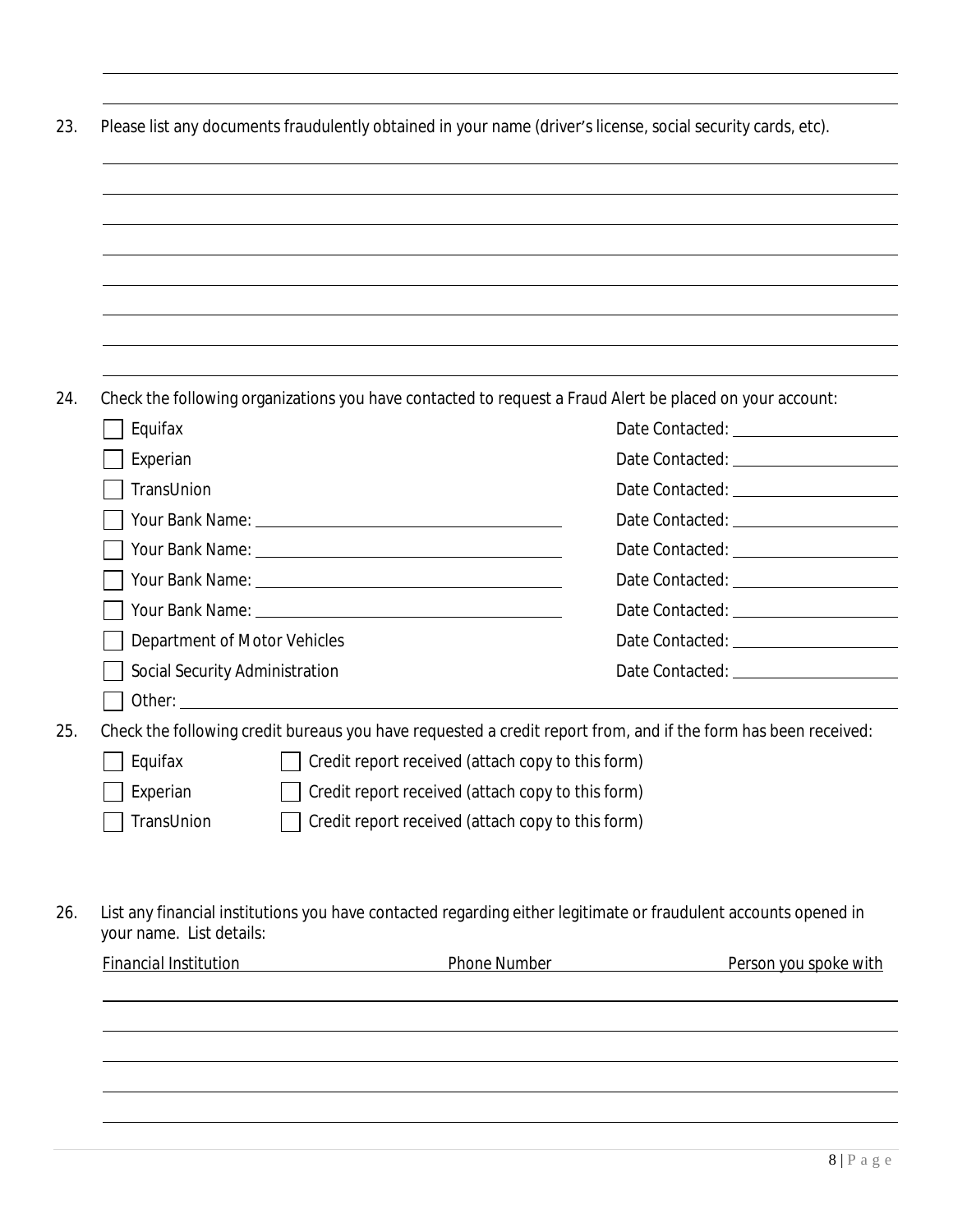27. "Consent to Create A FBI Identity Theft File" waiver please speak to reporting officer about this option.

 $\overline{a}$  $\overline{a}$  $\overline{a}$  $\overline{a}$  $\overline{a}$ 

- 28. If providing Social Security Number information, "Notice About Providing Your Social Security Number" form. Please speak to reporting officer about this option.
	- $\checkmark$  Attach copies of all account statements, correspondence, phone records, credit reports and other documentation concerning this case.
	- $\checkmark$  Make a copy of this completed IDENTITY CRIME INCIDENT FORM for your records.
	- $\checkmark$  Continue to maintain a detailed log of all your correspondence and contacts since realizing you were the victim of identity crime.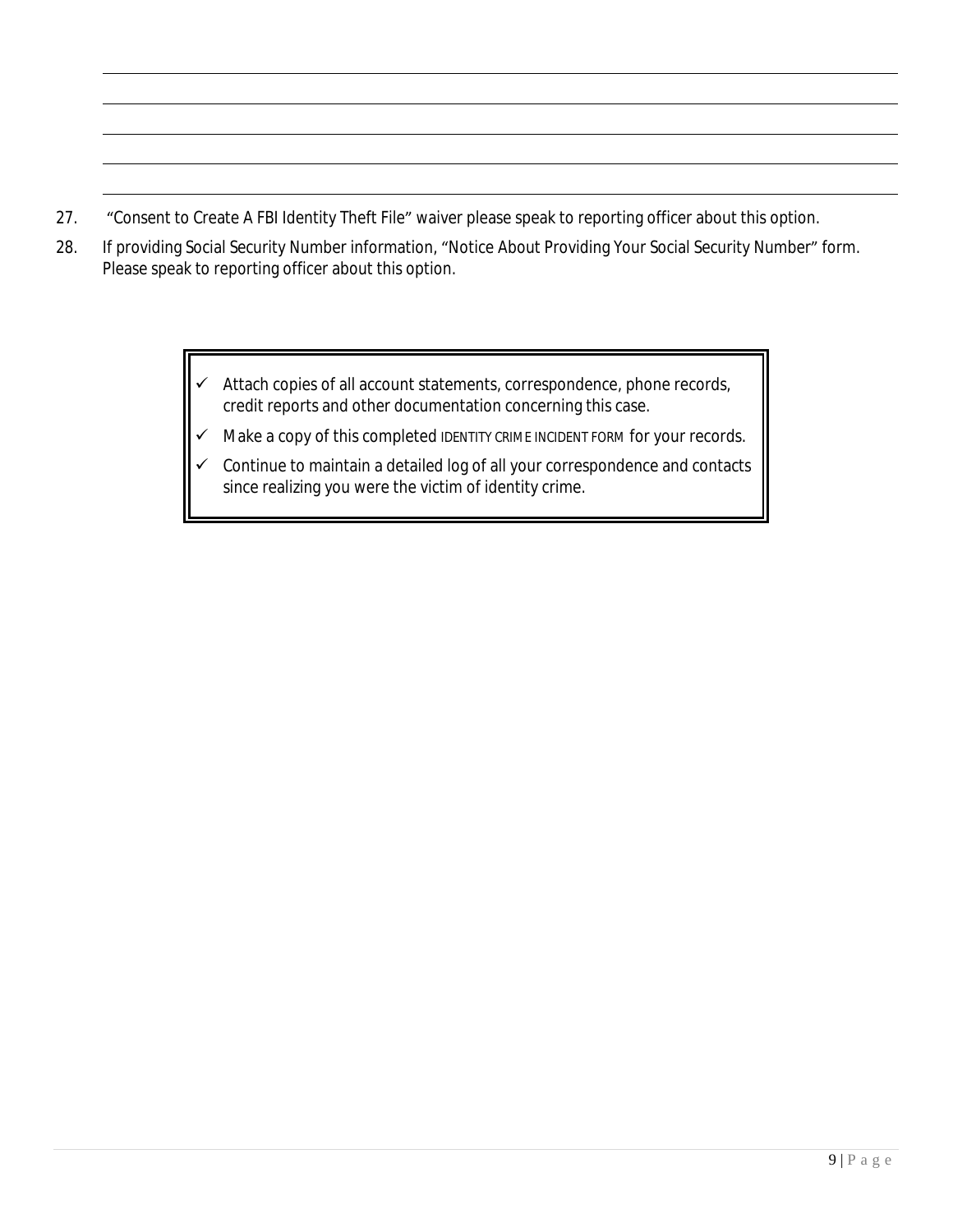

# **CONSENT TO CREATE AN FBI IDENTITY THEFT FILE**

By signing this document, I hereby give the Burnsville Police Department permission to enter my personal data into the Federal Bureau of Investigation's (FBI's) Identity Theft File. This information may include, but is not limited to my physical description and other identifying information including my name, date of birth, place of birth, Social Security Number, the type of identity theft, photograph, fingerprints, and a password created by me or a law enforcement officer for future verification of my identity by law enforcement.

I understand that this information is being submitted as part of a criminal investigation of a crime of which I was a victim. I am giving this information voluntarily so that it will be available to law enforcement entities that have access to the FBI's National Crime Information Center (NCIC) files for any investigative or law enforcement purposes authorized by the NCIC. I am providing this data in order to document my claim of identity theft and to obtain a unique password that I can use for future verification of my identity by law enforcement.

I understand that the FBI intends to remove this information from the NCIC active file five years from the date of entry. I also understand that I may submit a written request at any time to the Burnsville Police Department to have this information removed from the active file before the five years are up. I further understand that removing this information from the active file will prevent it from being accessible to law enforcement and criminal investigation entities connected to the NCIC. However, it will remain in the FBI's data system as a record of the NCIC entry until its deletion is authorized by the National Archives and Records Administration.

I understand that this is a legally binding document reflecting my intent to have my personal, private data entered into the FBI's Identity Theft File for the purposes stated above. I declare under penalty of perjury that the foregoing is true and correct. (See Title 28, United States Code (U.S.C.), Section 1746.)

The Privacy Act of 1974 (5 U.S.C. § 552a) requires local, state or federal agencies to inform individuals whether disclosure of that individual's Social Security Number is mandatory or voluntary, the basis of authority for requesting the information, and the uses which will be made of it. Disclosure of your Social Security Number is voluntary; it is being requested pursuant to 28 U.S.C. § 534 for the purposes described above. The Social Security Number will be used as an identification tool by the FBI system. Consequently, failure to provide the Social Security Number may result in a reduced ability to make such identifications or provide future identity verifications.

Signature: <u>Date: Date: Date: Date: Date: Date: Date: Date: Date: Date: Date: Date: Date: Date: Date: Date: Date: Date: Date: Date: Date: Date: Date: Date: Date: Date: Date: Date: Date: Date: Date: Date: Date: Date: Date: </u>

| D<br>Date: |
|------------|
|------------|

Printed Name: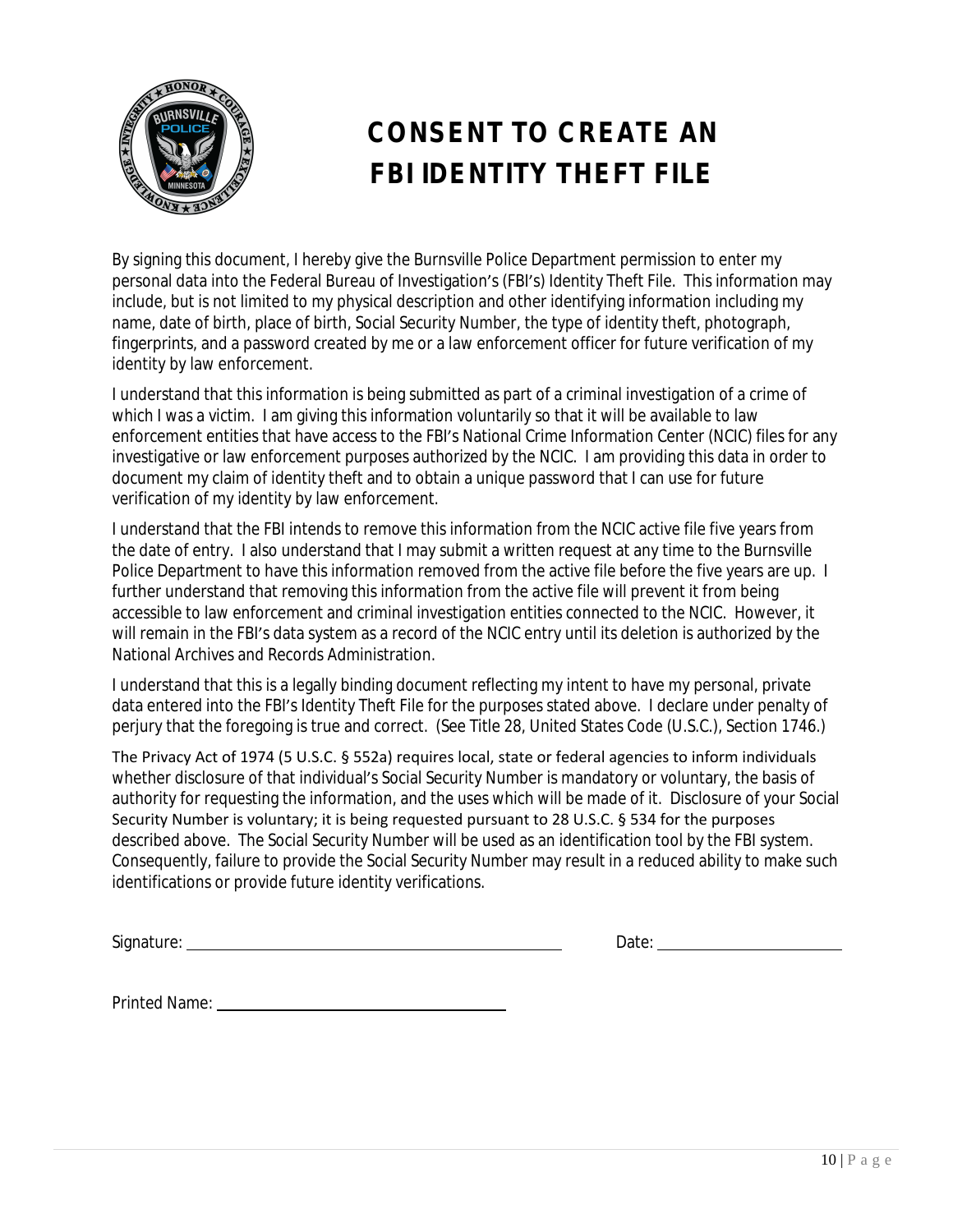

# **NOTICE ABOUT PROVIDING YOUR SOCIAL SECURITY NUMBER**

The federal Privacy Act of 1974 (5 United States Code [U.S.C.] § 552a) requires local, state, and federal agencies to inform individuals whether sharing that individual's Social Security Number is mandatory or voluntary, the basis of authority for requesting the information, and the uses which will be made of it. Disclosure of your Social Security Number is voluntary; it is being requested pursuant to 28 U.S.C. § 534 (Acquisition, Preservation and Exchange of Identification Records and Information) for the purposes explained below.

The Burnsville Police Department is asking you to provide us with private data – your Social Security Number. This agency will forward that number to the Federal Bureau of Investigation (FBI) as part of the criminal investigation for the crime of identity theft, which you state has occurred. Your private information will be added to the FBI's National Crime Information Center (NCIC) Identity Theft File. You will create or help a law enforcement officer obtain a unique password that will enable you to verify your identity with law enforcement.

You do not have to supply your Social Security Number and may legally refuse to give it. The Social Security Number will be used to identify you in the NCIC system. Consequently, failure to provide the Social Security Number may reduce law enforcement's ability to verify your identity or to investigate the crime.

Your personal information, including your Social Security Number, will be available to law enforcement and other agencies that investigate financial crimes and have access to the FBI's National Crime Information Center files. These agencies include police departments and sheriff offices in all states. Additionally, the FBI and other federal agencies will have access to your information for the purpose of investigating identity fraud and other violations.

Your Social Security Number will also be available to the Minnesota Bureau of Criminal Apprehension and NCIC employees or contractors whose job duties require that they access the data. The Social Security Number may be shared as required by court order or sent to the state auditor or the legislative auditor for auditing purposes. The FBI also has auditing requirements and those responsible for that will have access to your private data.

By signing this notice, I affirm that I have read this notice and that I understand that I may refuse to give my Social Security Number to this agency. I understand that this agency will submit my Social Security Number, along with other personal information, to the FBI's National Crime Information Center Identity Theft File, where it will be able to be accessed and used by local, state and federal law enforcement agencies for the purpose of investigating identity theft and other crimes. I understand that I will leave with a unique password that I may use in the future to verify my identity.

| $\sim$<br>Signature<br>$\cdots$<br>. |  | и<br>uw<br>$\sim$ $\sim$ |  |
|--------------------------------------|--|--------------------------|--|
|                                      |  |                          |  |

Printed Name: